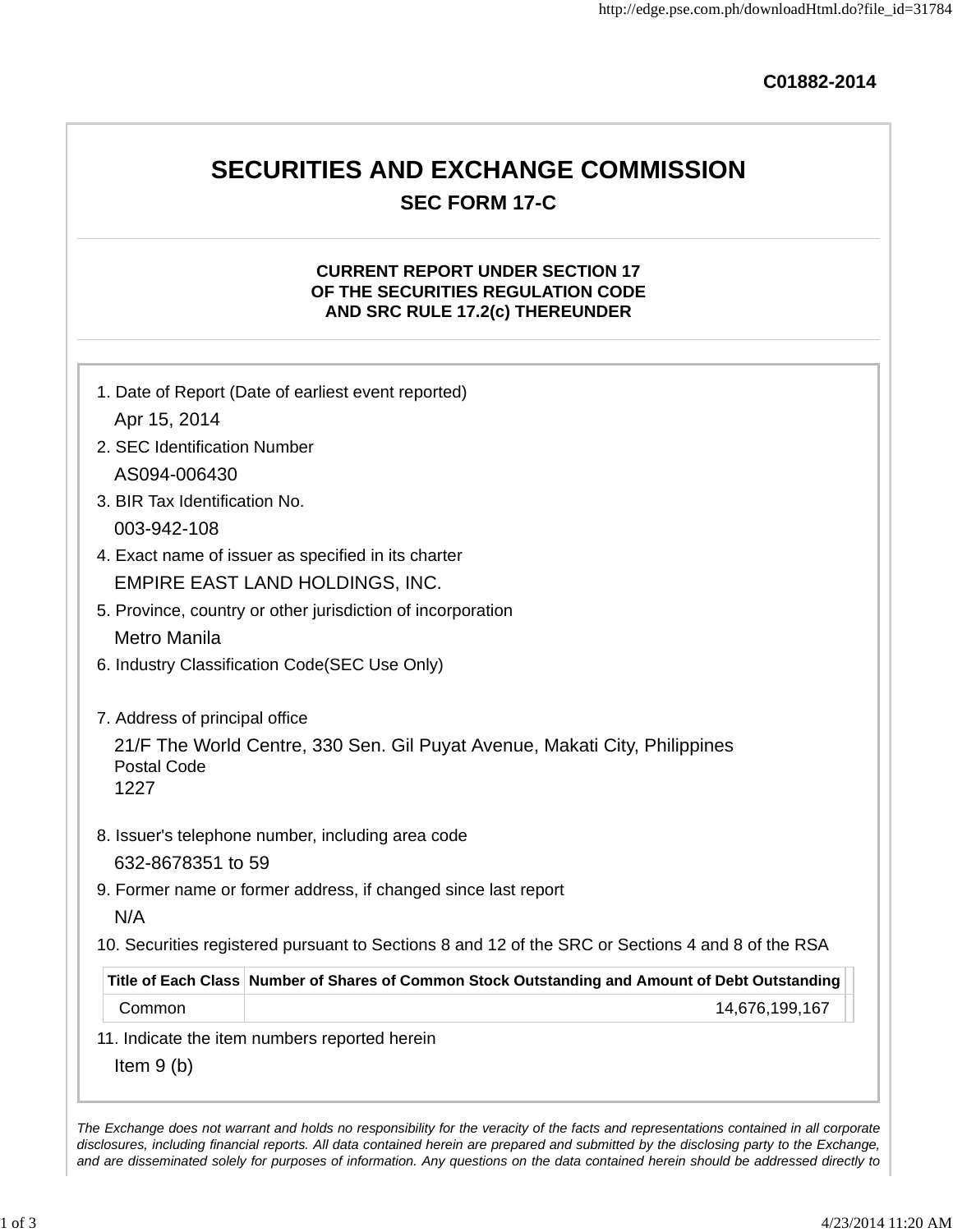|                                                                                                                                                                                  | the Corporate Information Officer of the disclosing party.                                                        |  |
|----------------------------------------------------------------------------------------------------------------------------------------------------------------------------------|-------------------------------------------------------------------------------------------------------------------|--|
|                                                                                                                                                                                  | <b>Empire East</b>                                                                                                |  |
|                                                                                                                                                                                  | <b>Empire East Land Holdings, Inc.</b>                                                                            |  |
|                                                                                                                                                                                  |                                                                                                                   |  |
|                                                                                                                                                                                  | ELI                                                                                                               |  |
| PSE Disclosure Form 7-1 - Notice of Annual or Special Stockholders' Meeting<br>References: SRC Rule 17 (SEC Form 17-C) and<br>Sections 7 and 4.4 of the Revised Disclosure Rules |                                                                                                                   |  |
| <b>Subject of the Disclosure</b>                                                                                                                                                 |                                                                                                                   |  |
| 2014 Annual Shareholder's Meeting                                                                                                                                                |                                                                                                                   |  |
|                                                                                                                                                                                  | <b>Background/Description of the Disclosure</b>                                                                   |  |
|                                                                                                                                                                                  | Agenda for Annual Shareholder's Meeting on June 10, 2014 with record date of May 2, 2014.                         |  |
| <b>Type of Meeting</b>                                                                                                                                                           |                                                                                                                   |  |
| Annual                                                                                                                                                                           |                                                                                                                   |  |
| Special                                                                                                                                                                          |                                                                                                                   |  |
|                                                                                                                                                                                  |                                                                                                                   |  |
| Date of Approval by<br><b>Board of Directors</b>                                                                                                                                 | Apr 15, 2014                                                                                                      |  |
| Date of<br>Stockholders'<br><b>Meeting</b>                                                                                                                                       | Jun 10, 2014                                                                                                      |  |
| <b>Time</b>                                                                                                                                                                      | $9:00$ a.m.                                                                                                       |  |
| Venue                                                                                                                                                                            | Grand Ballroom, Eastwood Richmonde Hotel, 17 Orchard Road, Eastwood City,<br>Bagumbayan, Quezon City, Philippines |  |
|                                                                                                                                                                                  |                                                                                                                   |  |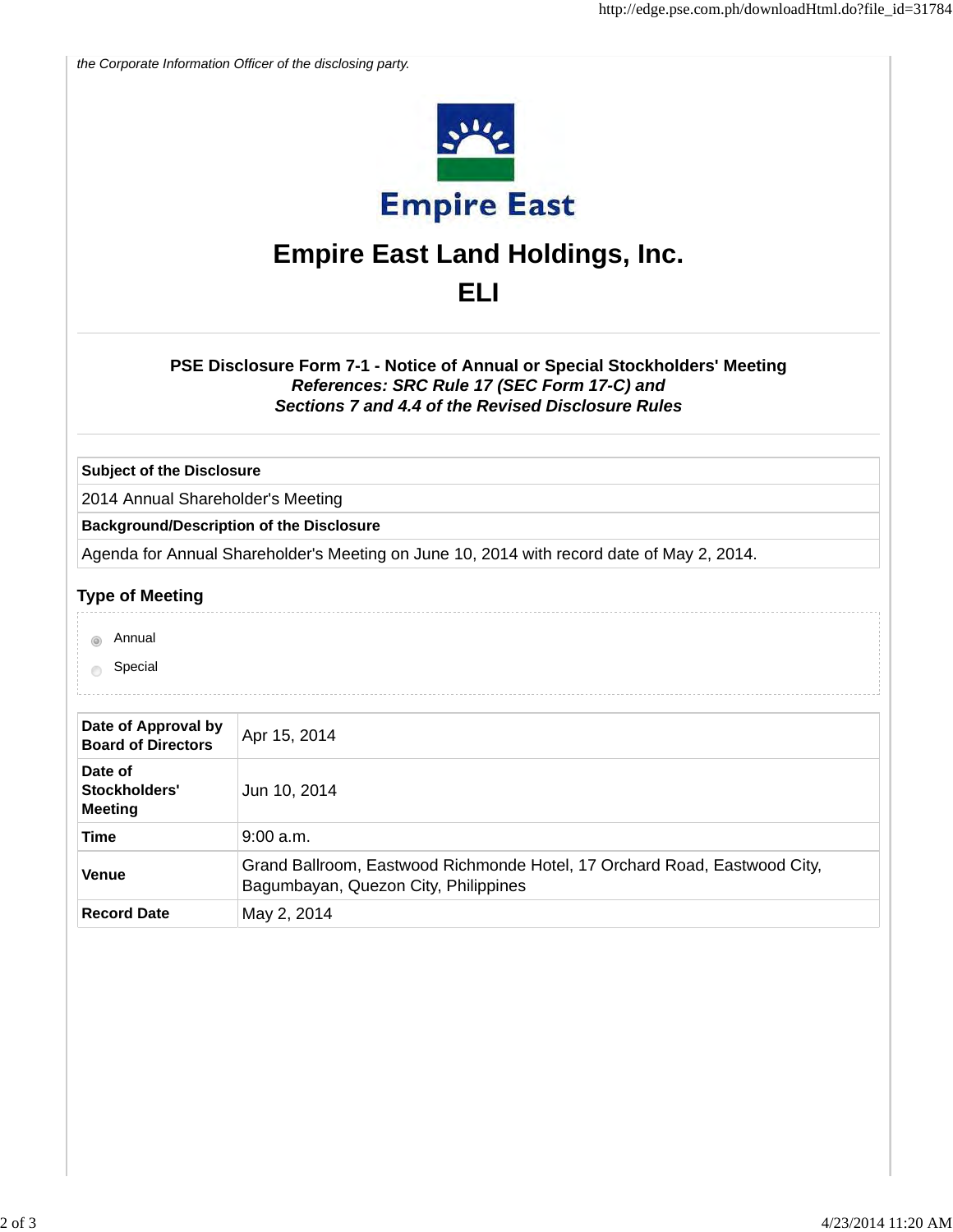| Agenda                                                   | 1. Call to Order<br>2. Proof of Notice and Determination of Quorum<br>3. Approval of Minutes of the Previous Annual Meeting<br>4. Annual Report of Management<br>5. Appointment of External Auditors<br>6. Amendment of the Third Article of the Articles of Incorporation to reflect the<br>complete principal office address of the Corporation in compliance with SEC<br>Memorandum Circular No. 6, Series of 2014<br>7. Ratification of Acts and Resolutions of the Board of Directors, Board Committees<br>and Management<br>8. Election of Directors<br>9. Other Matters<br>10. Adjournment |
|----------------------------------------------------------|---------------------------------------------------------------------------------------------------------------------------------------------------------------------------------------------------------------------------------------------------------------------------------------------------------------------------------------------------------------------------------------------------------------------------------------------------------------------------------------------------------------------------------------------------------------------------------------------------|
|                                                          | <b>Inclusive Dates of Closing of Stock Transfer Books</b>                                                                                                                                                                                                                                                                                                                                                                                                                                                                                                                                         |
| <b>Start Date</b>                                        | N/A                                                                                                                                                                                                                                                                                                                                                                                                                                                                                                                                                                                               |
| <b>End Date</b>                                          | N/A                                                                                                                                                                                                                                                                                                                                                                                                                                                                                                                                                                                               |
| <b>Other Relevant Information</b>                        |                                                                                                                                                                                                                                                                                                                                                                                                                                                                                                                                                                                                   |
| Meeting.                                                 | Attached is the SEC Form 17-C dated April 15, 2014 in connection with its upcoming Annual Shareholders'                                                                                                                                                                                                                                                                                                                                                                                                                                                                                           |
| Filed on behalf by:<br><b>Name</b><br><b>Designation</b> | Rhodora Edangalino<br>Authorized User                                                                                                                                                                                                                                                                                                                                                                                                                                                                                                                                                             |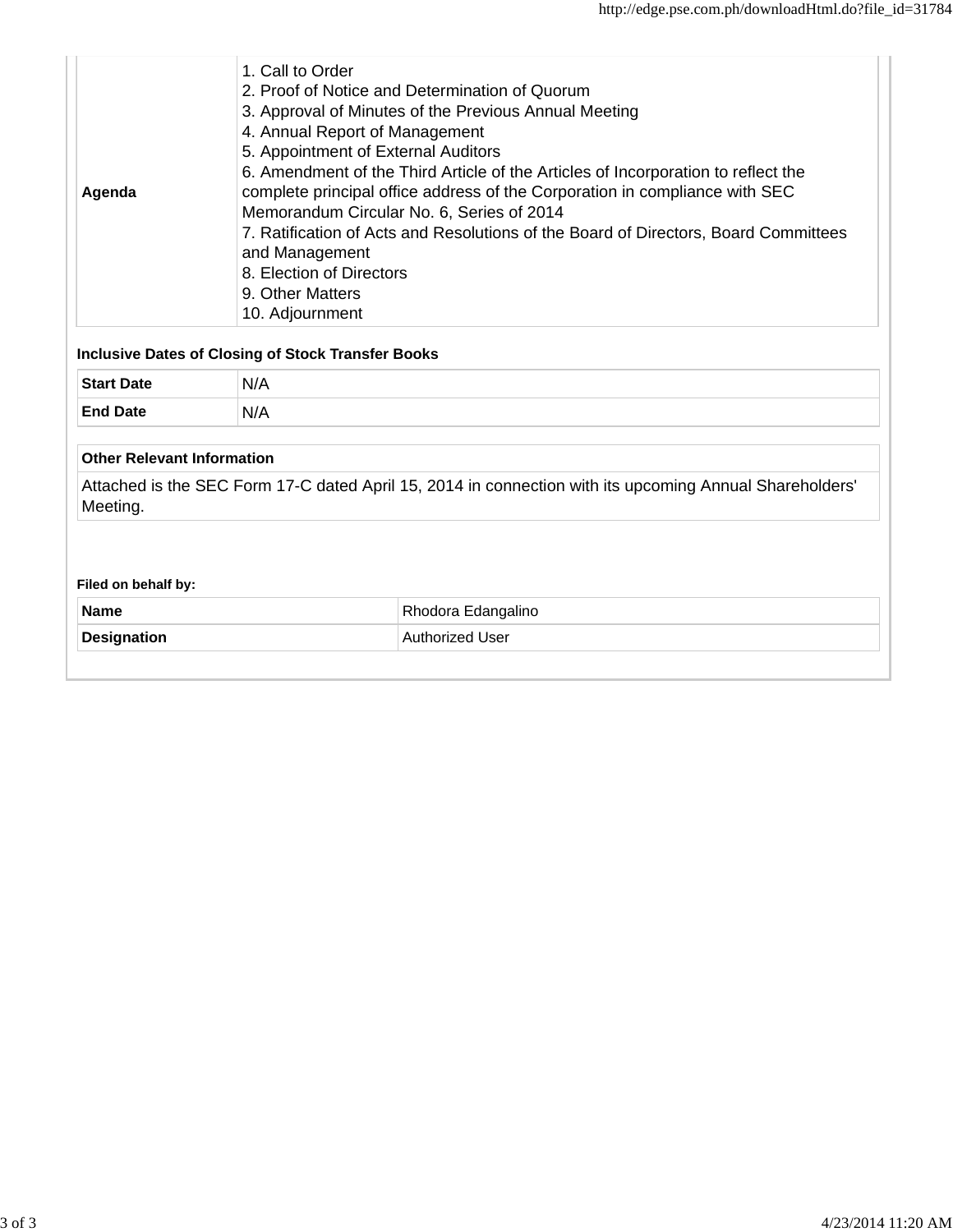**SECURITIES AND EXCHANGE COMMISSION SEC FORM 17 -C CURRENT REPORT UNDER SECTION 17 OF THE SECURITIES REGULATION CODE AND SRC RULE 17.2(c) THEREUNDER** 

1. **April15,2014**  Date of Report

APR 1 6 2014 Z BV RECEIVED

- 2. SEC Identification No: AS094-006430 3. BIR Tax Identification No : 003-942-108
- **4. EMPIRE EAST LAND HOLDINGS, INC.**  Exact name of issuer as specified in its charter
- 5. **Metro Manila**  Province, Country or other jurisdiction of incorporation or organization
- 6. (SEC Use Only) Industry Classification Code
- 7. **21st Floor, The World Centre 330 Sen. Gil J. Puyat Avenue Makati City, Philippines 1227**  Address of principal office
- 8. **(632) 867-8351 to 59**  Issuer's telephone number, including area code
- 9. Securities registered pursuant to Sections 8 and 12 of the SRC or Sections 4 and 8 of the RSA

Title of Class

Number of Shares of Common Stock Outstanding

**Common** 

**14,676,199,167** 

#### 10. **Item 9 (b)**

Empire East Land Holdings, Inc. will hold its Annual Meeting of Stockholders on Tuesday, 10 June 2014, 9:00 a.m., at the Grand Ballroom, Eastwood Richmonde Hotel, 17 Orchard Road, Eastwood City, Bagumbayan, Quezon City, Philippines with the following agenda:

- 1. Call to Order
- 2. Proof of Notice and Determination of Quorum
- 3. Approval of Minutes of the Previous Annual Meeting
- 4. Annual Report of Management
- 5. Appointment of External Auditors
- 6. Amendment of the Third Article of the Articles of Incorporation to reflect the complete principal office address of the Corporation in compliance with SEC Memorandum Circular No. 6, Series of 2014
- 7. Ratification of Acts and Resolutions of the Board of Directors, Board Committees and Management
- 8. Election of Directors
- 9. Other Matters
- 10. Adjournment

Stockholders of record as of 2 May 2014 will be entitled to notice of, and to vote at, the Annual Meeting.